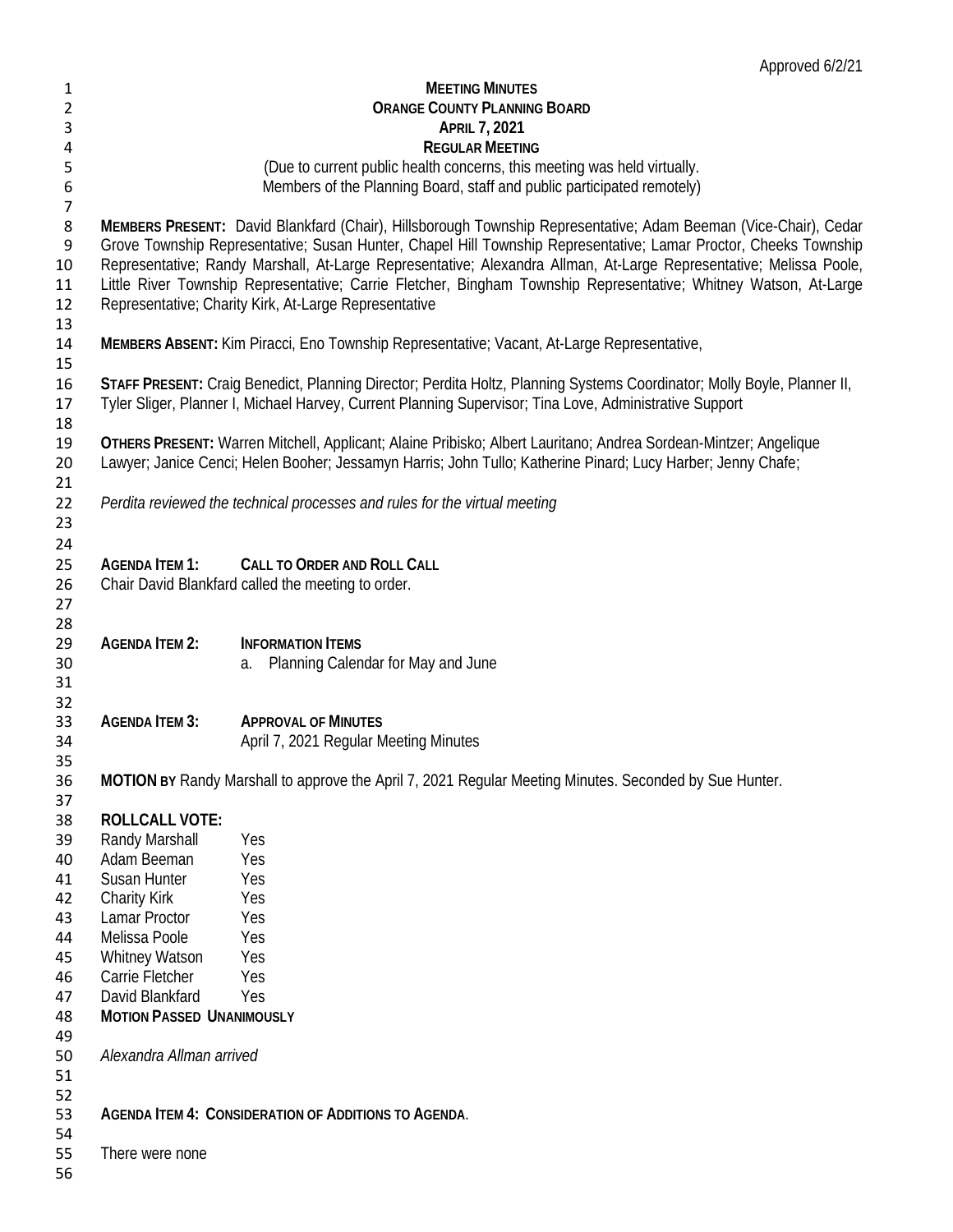| 57  |                                                                                                                               |
|-----|-------------------------------------------------------------------------------------------------------------------------------|
| 58  | <b>AGENDA ITEM 5: PUBLIC CHARGE</b>                                                                                           |
| 59  |                                                                                                                               |
| 60  | INTRODUCTION TO THE PUBLIC CHARGE                                                                                             |
| 61  | The Board of County Commissioners, under the authority of North Carolina General Statute, appoints                            |
| 62  | the Orange County Planning Board (OCPB) to uphold the written land development law of the County.                             |
| 63  | The general purpose of OCPB is to guide and accomplish coordinated and harmonious development.                                |
| 64  | OCPB shall do so in a manner, which considers the present and future needs of its citizens and                                |
| 65  | businesses through efficient and responsive process that contributes to and promotes the health, safety,                      |
|     | and welfare of the overall County. The OCPB will make every effort to uphold a vision of responsive                           |
| 66  |                                                                                                                               |
| 67  | governance and quality public services during our deliberations, decisions, and recommendations.                              |
| 68  |                                                                                                                               |
| 69  | <b>PUBLIC CHARGE</b>                                                                                                          |
| 70  | The Planning Board pledges to the citizens of Orange County its respect. The Board asks its citizens to                       |
| 71  | conduct themselves in a respectful, courteous manner, both with the Board and with fellow citizens. At                        |
| 72  | any time, should any member of the Board or any citizen fail to observe this public charge, the Chair will                    |
| 73  | ask the offending member to leave the meeting until that individual regains personal control. Should                          |
| 74  | decorum fail to be restored, the Chair will recess the meeting until such time that a genuine commitment                      |
| 75  | to this public charge is observed.                                                                                            |
| 76  |                                                                                                                               |
| 77  |                                                                                                                               |
| 78  | <b>AGENDA ITEM 6: CHAIR COMMENTS</b>                                                                                          |
| 79  |                                                                                                                               |
| 80  | There were none                                                                                                               |
|     |                                                                                                                               |
| 81  |                                                                                                                               |
| 82  |                                                                                                                               |
| 83  | AGENDA ITEM 7: MAJOR SUBDIVISION CONCEPT PLAN REVIEW - To review and take action on a Concept Plan application                |
| 84  | for a Major Subdivision called Pyewacket. The proposal within Orange County is for a 2-lot subdivision                        |
| 85  | on 70.79 acres (PIN 9757-51-3504) located in Bingham Township, south of the junction of Jones Ferry                           |
| 86  | Road and Ferguson Road, straddling the Orange County - Chatham County line. An Orange County                                  |
| 87  | major subdivision review process is necessary for this subdivision because a new public road and open                         |
| 88  | space are proposed to be dedicated. The portion of the subdivision within Chatham County contains                             |
| 89  | 128.39 acres and all 93 habitable lots will be in Chatham County.                                                             |
| 90  | Presenter: Molly Boyle, Planning II                                                                                           |
| 91  |                                                                                                                               |
| 92  | Molly Boyle Presented the Pyewacket Subdivision Project Application Concept Plan                                              |
| 93  |                                                                                                                               |
| 94  | Warren Mitchell, Applicant for the Pyewacket Subdivision presented additional information to the Planning Board               |
| 95  |                                                                                                                               |
| 96  | David Blankfard: When Pyewacket comes out to Jones Ferry, where's the house that is across the way.                           |
| 97  |                                                                                                                               |
| 98  | Warren Mitchell: I think it's directly across the street from the entrance. Several of these lots have homes on Jones Ferry.  |
|     |                                                                                                                               |
| 99  |                                                                                                                               |
| 100 | David Blankfard: My concern is at night the cars are going to be putting their bright lights right into their front room. Was |
| 101 | that considered?                                                                                                              |
| 102 |                                                                                                                               |
| 103 | Warren Mitchell: No, I was really considering the wetlands, streams and the power poles on the property in finding the        |
| 104 | best way out to Jones Ferry.                                                                                                  |
| 105 |                                                                                                                               |
| 106 | Whitney Watson: Is there a minimum output for the wells that would impact the development of Pyewacket?                       |
| 107 |                                                                                                                               |
| 108 | Warren Mitchell: The only minimum I'm aware of is there has to be a minimum of two wells if you have over 49 houses on        |
| 109 | a community system. I know Aqua would like to see 20 gallons per minute per well if you have 20 minimum per well that         |
| 110 | would be 40 on two wells. That would probably be enough for 93 houses.                                                        |
| 111 |                                                                                                                               |
| 112 | Whitney Watson: Is this going to be gated in some way off Jones Ferry?                                                        |
|     |                                                                                                                               |

Approved 6/2/21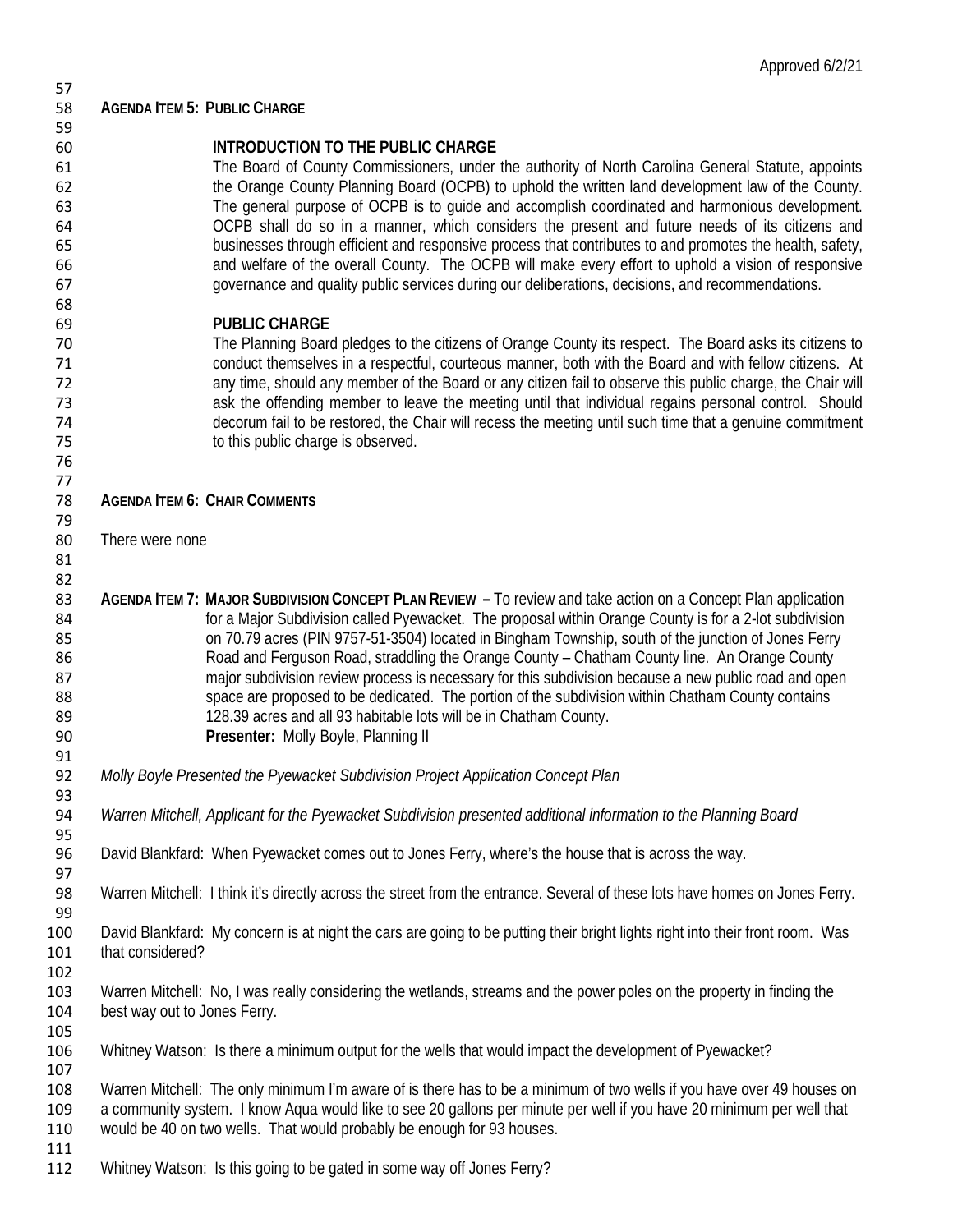- Warren Mitchell: Definitely not.
- Whitney Watson: Is the road and the length of the road sufficient to handle traffic from 93 households.
- 

 Warren Mitchell: There's not a lot of homes but DOT would probably require two entrances if they considered it too large 119 and it's not at that level.

120<br>121 Whitney Watson: I know Molly said there are no plans for remaining acreages but I'm trying to imagine what might be placed there and if that is going to impact roadways and traffic in a few years.

 Warren Mitchell: It's the same owner as this property and I'm not aware of any plans he has to sell it. The remaining 125 property is on a long stretch of Jones Ferry so there are plenty of places to access Jones Ferry. It's not limited like this 126 piece is for where it can come out. piece is for where it can come out.

 Whitney Watson: The application says the HOA will be responsible for managing the public spaces in the 11-acre parcel. Is the HOA guided by some principles on how it's managed? I would hope the principle of lowest costs is not the one that 130 guides everything else.

- 131<br>132 Warren Mitchell: There will be some maintenance of the landscaping at the entrance and the rest of the open space will be left natural. The plan is to put a trail network in the open space and have the trail come up into Orange County not all the way to the entrance but at least to the southern part. The gas line is cleared so that's a good place to have the trail go 135 throughout the neighborhood and connect to the open space.
- Carrie Fletcher: I live on a natural gas line and maintenance on it is probably every few, maybe 5 years. It's just going to 138 be an overgrown strip of land?
- Warren Mitchell: No, we're intending to mow it and keep it maintained.
- Carrie Fletcher: When you are no longer the developer? It goes back to the HOA?

143<br>144 Warren Mitchell: Yes, we'll set that up and have it done and once the houses are done they will keep it mowed. There will be a trail in the easement as well. A natural trail.

- Lamar Proctor: What's being proposed to protect the perennial stream and does this subdivision in Chatham connect with Morgan Ridge?
- Warren Mitchell: Yes, the preservation/open space does connect with Morgan Ridge open space. As far as protection of the perennial stream, all the land in the jurisdictional stream or the stream buffer is the shaded area and the open space is larger than the stream buffer. All the natural space around the stream will provide protection.
- Lamar Proctor: Is traffic going to evidently connect with Morgan Ridge, I know we're not talking about Morgan Ridge but it's right next door and the neighbors at the community meeting voiced concerns about Morgan Ridge being built right next to this one and creating a traffic issue on Jones Ferry Road from all these houses. Looking at a broader map, it seems like if I were a developer, I'd want access to Jones Ferry Road so I could shoot straight up to Carrboro. If I have to go the
- other way, I've got to go the long way around to get to anything.
- Warren Mitchell: Morgan Ridge already comes out at Jones Ferry. The part in back has been approved and it connects to Phase 1 which is already built and comes out in Chatham just past this enclave on Jones Ferry Road.
- Lamar Proctor: Will there be roads connecting Morgan Ridge and Pyewacket?

 Warren Mitchell: No, there's no road and Morgan Ridge has been approved in Chatham already so there's no access stubouts that connect the two. 

Lamar Proctor: Is there a plan to connect them?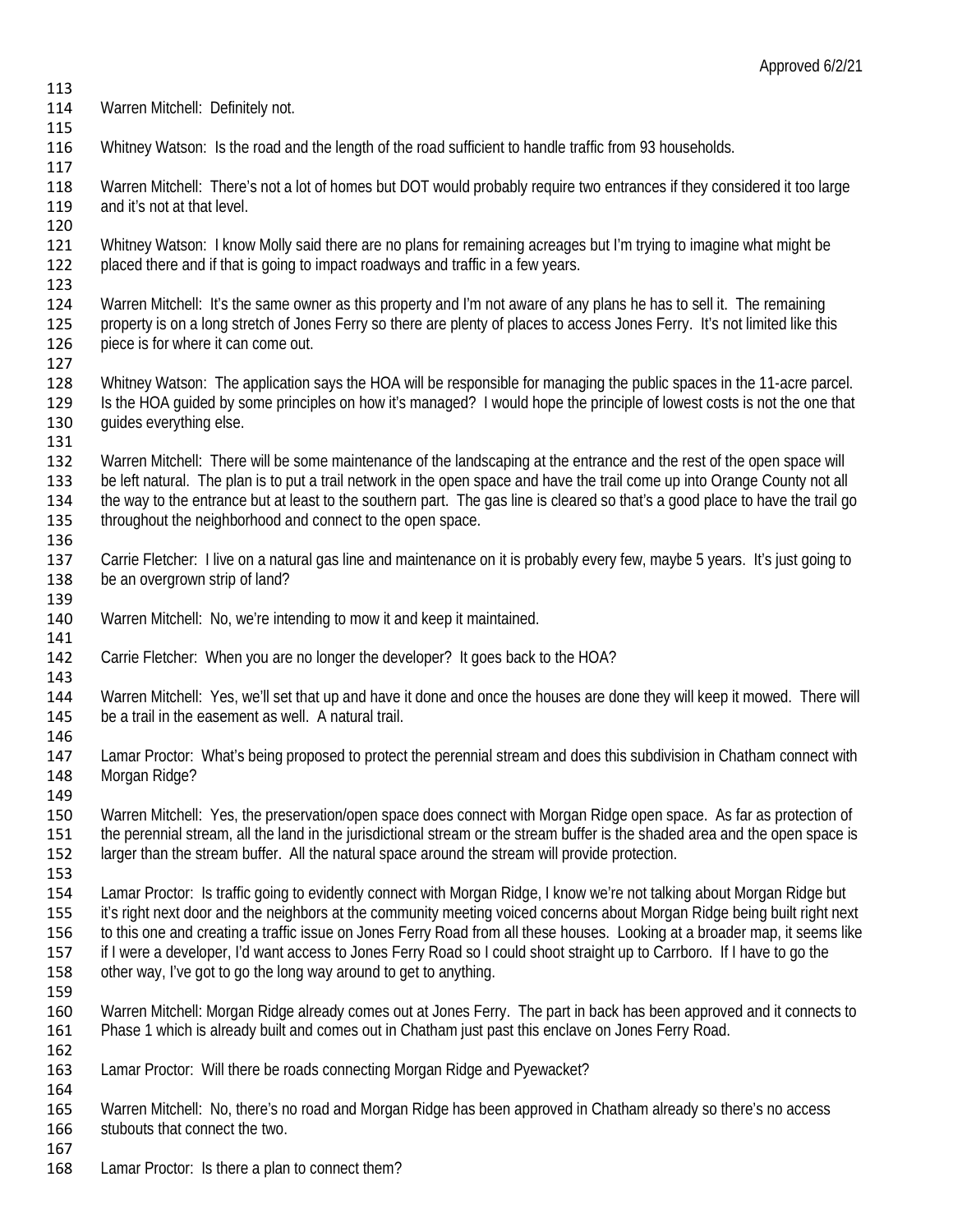- 170 Warren Mitchell: No. Morgan Ridge has been approved. It's gone through the Commissioners and there is no connection 171 between them. between them.
- Lamar Proctor: Ok, I assume that two subdivisions being build next to each other with no connection and then a year or two later, they're connected and now there's a traffic issue so I am trying to look out for the people on Jones Ferry who voiced that concern. Do you think that it will eventually be connected or this is a permanent situation, one is one and the other is the other?
- Warren Mitchell: Yes, it is and as well, Morgan Ridge already has a direct public road access to Jones Ferry. There are no plans to connect but if it was connected it wouldn't provide a better access to Jones Ferry. It wouldn't be easier or faster, it already has a direct connection. The only access to Morgan Ridge is from Jones Ferry Road.
- 181<br>182 Lamar Proctor: Do you need the well in Orange County? Could there be a third well in Chatham County?
- Warren Mitchell: There could, yes. I am trying to plan for something that is hard to predict with the well yields. Honestly, 185 at the neighborhood meeting, I heard there was a concern to the neighbors so I have been thinking about it. It's
- understandably concerning if you have a low yield well, if your well is not tapped into a good aquifer, that's concerning that 187 you don't have enough. Especially if a community well comes in across the street and is pulling 10 or 20 times what you're<br>188 vulling off yours. It doesn't have to go in Orange County. I was trying to provide a third pulling off yours. It doesn't have to go in Orange County. I was trying to provide a third well location and maybe I'll have 189 to find another one in Chatham County.
- Lamar Proctor: I don't know where water and sewer lines are in Chatham; is there any water and sewer close that eventually, in the future, will hook up to this area or is that not even in the foreseeable future?
- 194 Warren Mitchell: Chatham, just like Orange, does not have any county sewer but their water lines are good. They are just 195 too far away. They are about 10 miles away, they are about 20 miles away, they took some larg too far away. They are about 10 miles away, they took some larger roads where higher density was projected and it was probably too expensive at the time to come out this way. It's not likely to ever make it this far out.
- Lamar Proctor: This looks like a really nice subdivision and I like the way it is constructed as a conservation thing but the 199 question that the residents asked is what's in it for Orange County? To add to traffic, to have a well so that's my question 200 to vou Mr. Mitchell, is it just progress and just being nice? I am trying to understand w to you Mr. Mitchell, is it just progress and just being nice? I am trying to understand what's in it for Orange County.
- 202 Warren Mitchell: Well there's 9 acres of open space but there are no homes being provided, I don't know if that's a good or bad thing.
- 205 Lamar Proctor: I appreciate your candor, I think people there will hit Jones Ferry and probably come to Carrboro to spend<br>206 money so there's that. money so there's that.
- Charity Kirk: One of the community members was asking why this wasn't connected to Morgan Ridge, one of the roads in Morgan Ridge, why wasn't that planned for? Why are you trying to have a separate road since you are also the same developer.
- 211<br>212 Warren Mitchell: It's different ownership. I was a partner for Morgan Ridge. When Morgan Ridge was approved, there was a lot of focus on the upland depression swamp/forest in the middle of the property. We changed the layout to preserve a unique feature in the middle of the property. There were no plans for this subdivision at that time. It was natural to connect to Phase 1. This road still would have been needed at the time we did this project to get access to Jones Ferry.
	- Charity Kirk: Where would the nearest school be?
	- Warren Mitchell: The nearest elementary is Perry Harrison, about 10 miles. The middle school is Margaret Pollard and the high school is Northwood which is running into Pittsboro. Chatham schools are excellent. It will probably a mix of
- family and empty nesters and first time buyers, a little bit of everybody that want to live here.
- Charity Kirk: What is this going to cost Orange County, as far as road maintenance or anything of that nature?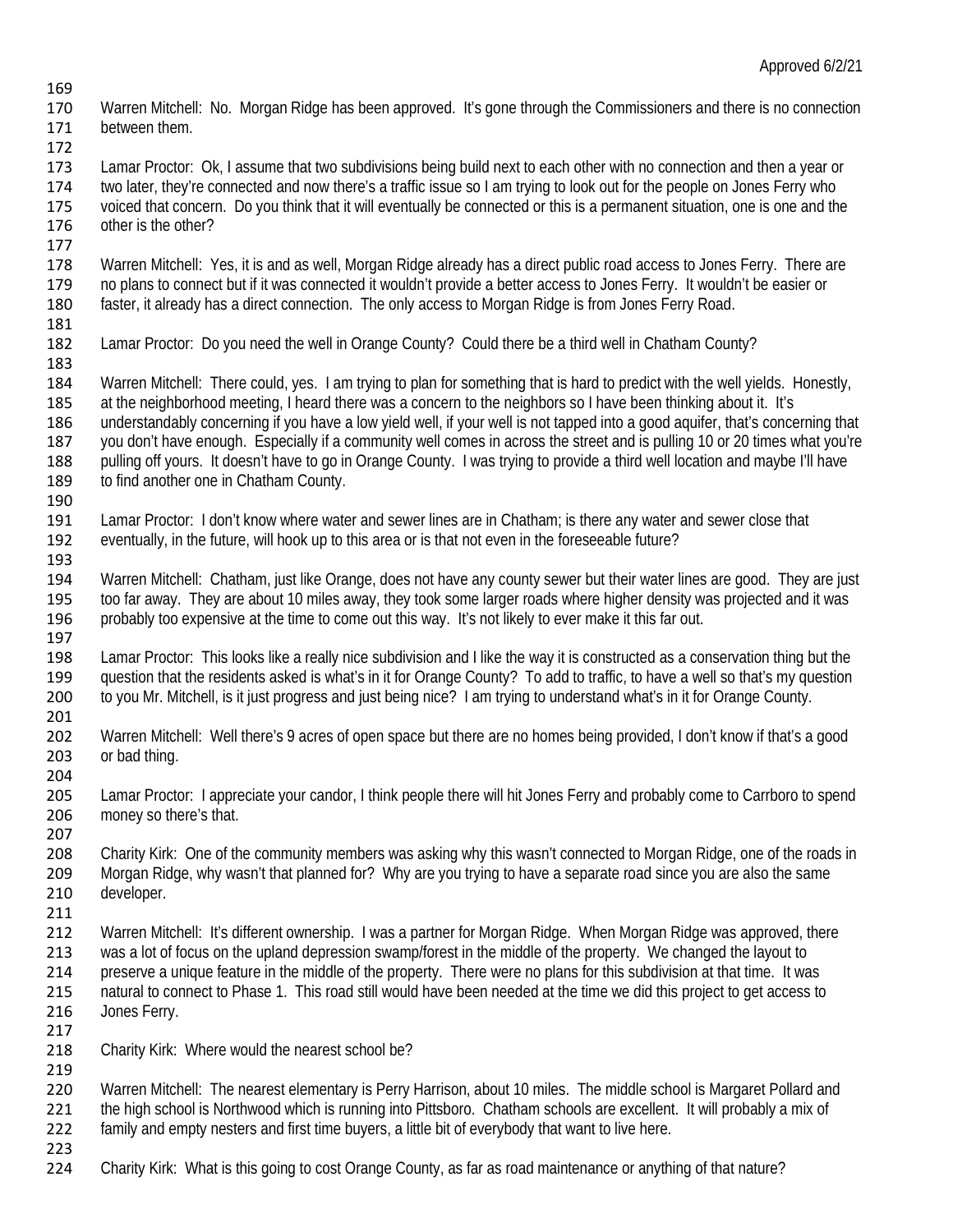- Approved 6/2/21
- 226 Molly Boyle: The road is to be built to a public standard and the County doesn't maintain roads. It will be the North<br>227 Carolina Department of Transportation (NCDOT) there wouldn't be any cost of maintenance or upkee Carolina Department of Transportation (NCDOT) there wouldn't be any cost of maintenance or upkeep to Orange County.
- 

- 229 Charity Kirk: So a suggestion that you review the house across the street for how this road may affect them and plan accordingly. As far as water goes, what is the aquifer status in this area? Do we know? Or do we just have rumors that wells are running dry?
- 232<br>233 Warren Mitchell: I live in a house on a couple of acres with a well and I put the well in a convenient location so a lot of time with a single family, where you can put a well is limited versus a larger piece of property. It depends, if you tap an aquifer. On the concept plan, there is a well in Chatham County and I'm trying to get them closer to where the streams are without being in the stream itself but nearby there is a stream. I've also considered moving them down, I'm trying to get close to 237 where an aquifer might be. My well yield at home is not great, it's enough for the house but I think that is what happens,<br>238 you drill your well and you get enough for a house and then in dry periods the yield might 238 you drill your well and you get enough for a house and then in dry periods the yield might be less, the groundwater level 239 can drop in summer. can drop in summer.
- Charity Kirk: So what water conservation measures are you including in the project since that is a concern in the area?
- Warren Mitchell: I think the appliances today use a lot less.
- Charity Kirk: So you don't have don't have any special plans for water conservation, you're just going with current standards?
- 248 Warren Mitchell: Why don't I present this to you when I come back with the first plat, the preliminary plat.
- 250 Charity Kirk: I would be interested in water conservation measures and at one of the community meetings someone<br>251 Suggested disallowing swimming pools, private swimming pools. Have you thought about that any more? suggested disallowing swimming pools, private swimming pools. Have you thought about that any more?
- Warren Mitchell: I have and I think it's a great idea and I'm going to enforce that and make it part of the HOA.
- 255 Carrie Fletcher: Why the decision to have community wells as opposed to homeowners getting their own wells? Is it<br>256 acreage? acreage?
- Warren Mitchell: I think that it's more efficient and I think a lot of people that do not live on wells and are not familiar with them are more comfortable having a public utility or entity manage the water. I think it's more efficient than drilling 93 wells on the property and I don't know why individual wells would be considered better.
- 261<br>262 Carrie Fletcher: What happens if these wells don't come through?
- Warren Mitchell: We will keep looking; we could drill several locations and we're going to have a storage tank; not one up in the air, it will be on the ground. We might have to add an extra storage tank.
- Alexandra Allman: Can you speak to the income for the housing that you trying to attract?
- Warren Mitchell: We don't have that information at this time.
- Alexandra Allman: Is that something that you can provide at the next meeting?
- 272<br>273 Warren Mitchell: I don't believe that we are required to do that, not something the County can ask. We're really just not at that point.
- 
- Molly Boyle: To clarify, generally speaking, the County, and my supervisor and I talked about this today because that
- question has come up, but the County is not making subdivision determinations based on the proposed value of the
- homes going in. That's not something that we ask for as part of the application process in terms of the subdivision.
- Alexandra Allman: You were saying that these homes are around \$500,000 that I read somewhere?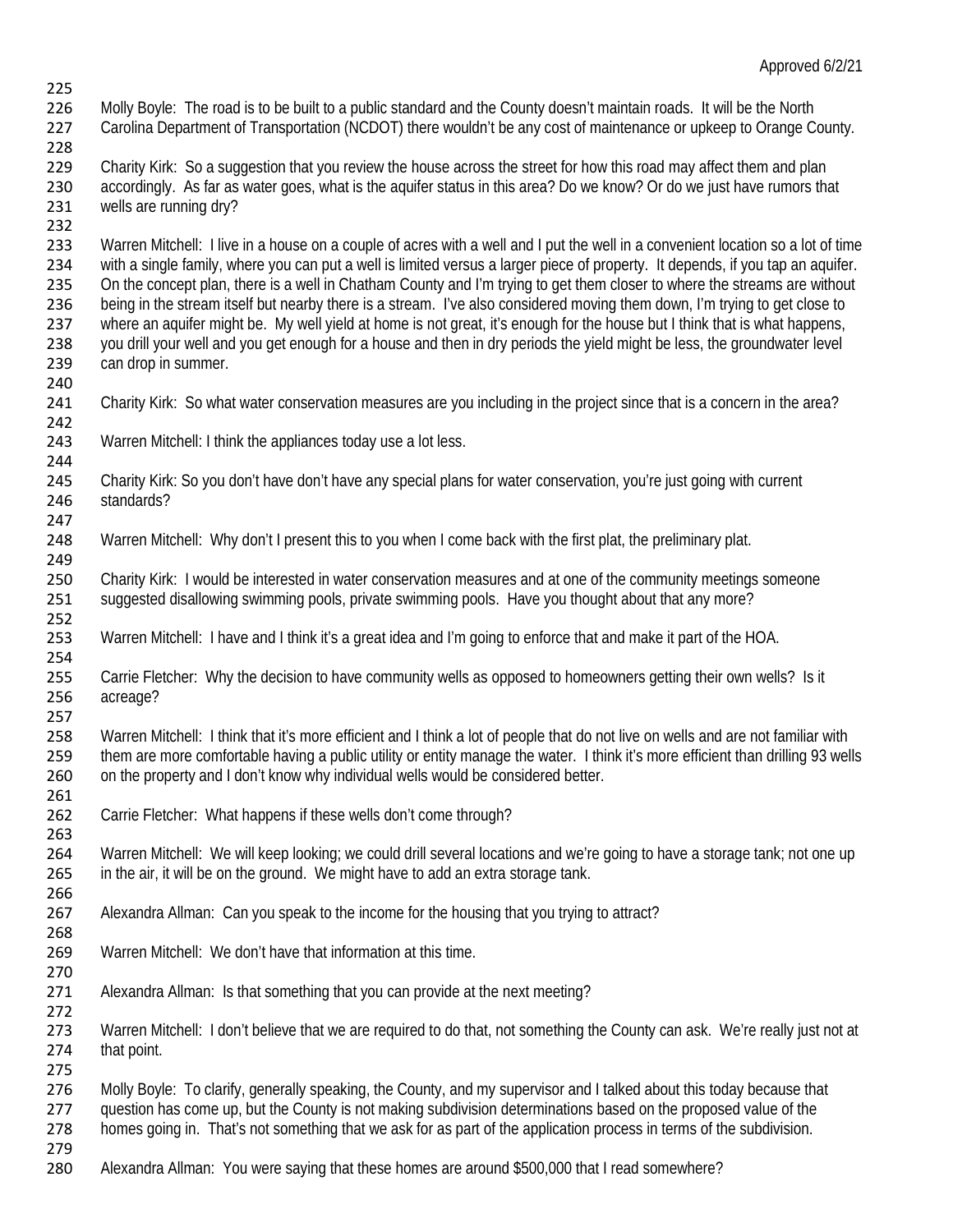- Warren Mitchell: I don't know exactly, it might start at that.
- David Blankfard: How many square feet is being planned for the whole subdivision, and can the septic system handle it?

 Warren Mitchell: The septic systems are all to be designed by how many bedrooms are in the house. At this time, we're guessing 3 and 4 bedroom homes.

- 288<br>289 Lamar Proctor: Do these wells feed just Pyewacket or will they also feed Morgan Ridge? Does Morgan Ridge have its 290 own wells?
- Warren Mitchell: Just Pyewacket, Morgan Ridge has a possible well site but we have not put in wells for Morgan Ridge yet. The well in Orange County will only serve Pyewacket.
- 294<br>295 Adam Beeman: Regarding the well in Orange County, I can't tell where the utility poles are located but if you did move that well off the Orange County property, you said the lot across the street is well back off the road so you could move the driveway down in front of that property instead. Traffic and headlights wouldn't affect them as much since they are well 298 back from the road.
- 299<br>300 Warren Mitchell: I think that's a good idea. If I get really close to this wetland, that just starts here (indicated on map), I think I can make it work. I think we're doing a good thing even if I slightly impact this wetland on the very edge. I think that's a worthwhile pursuit.
- Adam Beeman: What is the plan if, say, the subdivision is sold out and everybody is moved in and our wells are running dry? What is your backup to supply water to the homeowners?
- 306<br>307 Warren Mitchell: Every house in the County has wells, I just think it's expecting we all manage. You can go deeper.
- Adam Beeman: I know there was a development in Raleigh that was having issues where they were running out of water. I have a well so I understand about conserving and not wasting water. I'm just curious if there is a plan long-term for if there was an issue.
- 

- Warren Mitchell: I think maybe we could have a few locations in reserve on the property where another well could be drilled. I don't know that wells run dry too often; luckily this area is kind of spread out. If you tap a good aquifer, you're in good shape. I think you run dry when you're in an aquifer that doesn't produce enough. I guess you would know early on 316 if that were the case. It's definitely something that I want to get answered early.
- 
- 317<br>318 Whitney Watson: I believe you said the water supply was going to be managed by a private utility company; will they or a similar entity manage the septic systems?
- 320<br>321 Warren Mitchell: The septics are all individual. There will be a couple that are combined in an area but they will still not fall under a public utility. The HOA might have a consultant that looks after those systems. Most of them will be on each lot, just a standard system.
- Whitney Watson: Are sufficient repair fields being allowed for the development? Maybe that really falls to Chatham County since the sewer fields are going to be in Chatham but it's an operational concern down the road.
- 
- Warren Mitchell: Chatham has the same rules that Orange has to follow as far as septic.
- Molly Boyle: You're correct, there is no septic proposed in Orange County so the review authority would be Chatham County on that.
- 

333 Lucy Harber: I want to thank the Planning Board members for your careful review of the comments that we sent in and I<br>334 did send in written comments but also felt compelled to speak as well because I feel pretty pass

- 334 did send in written comments but also felt compelled to speak as well because I feel pretty passionate about water and<br>335 traffic. I didn't think I could communicate that as easily in letter or email but I also wanted traffic. I didn't think I could communicate that as easily in letter or email but I also wanted to thank you. Historically,
- Orange County is pretty careful in its approach to planning and development because it has protected the environment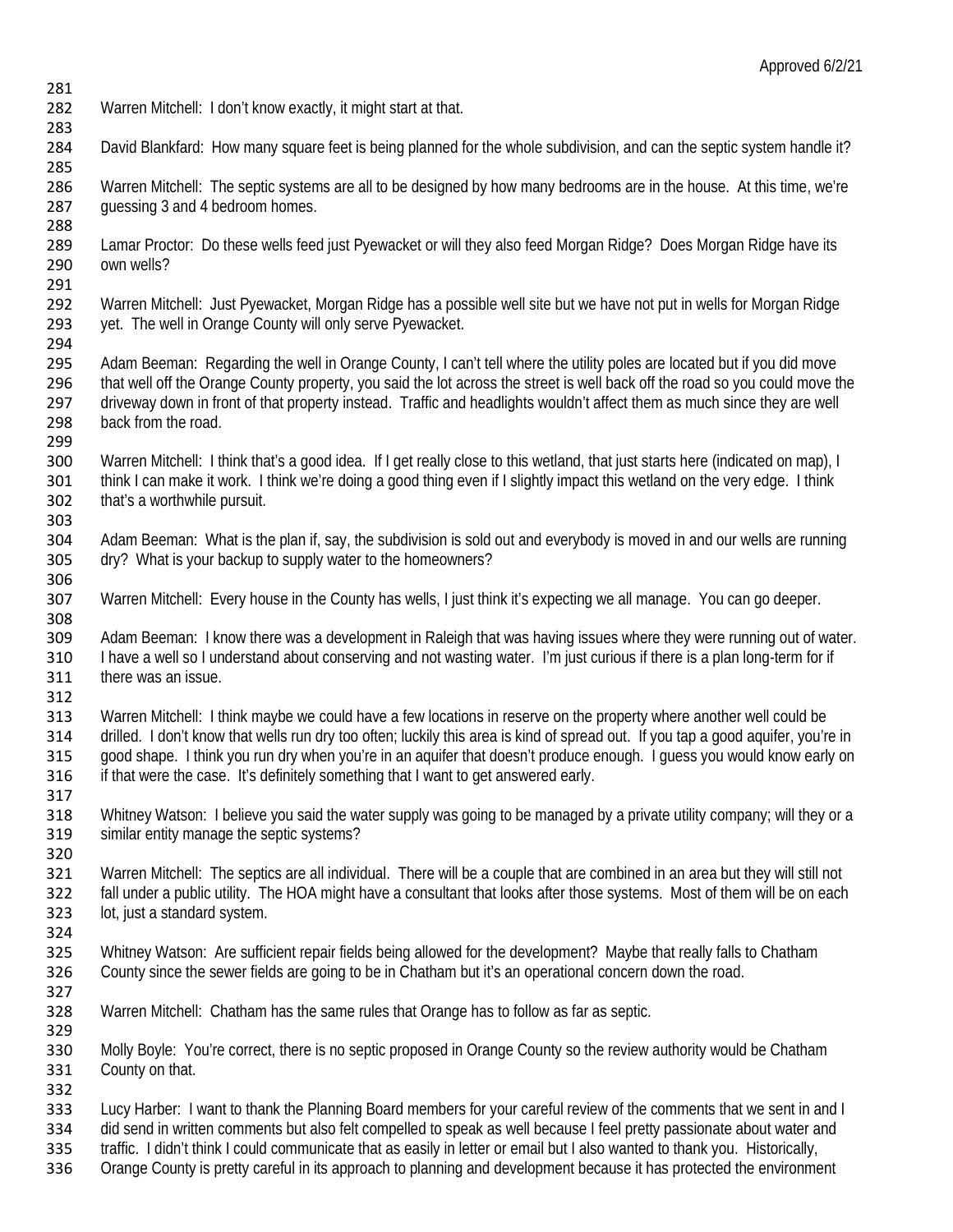and natural resources that we enjoy out here. I really appreciate being able to do country living out here for the last 35 338 years. We've seen a lot of change during that time but this is a lot of change that is happening very fast. In addition to the 339 Pyewacket, there is also Morgan's Ridge which is adding another close to 50 houses so w Pyewacket, there is also Morgan's Ridge which is adding another close to 50 houses so we basically have a small city mushrooming out here near our quiet rural area. It's kind of a concern in the fact that they have to supply water to all of these homes both in Pyewacket and Morgan's Ridge which is a big draw on the existing ground water. I am not a hydrologist and I don't propose that I understood the reports that I was reading, but for what I read, it seems like there is not actually an aquifer in this part of Orange County. In terms of well yields, this is one of the parts of the County where the well yields are the lowest and that is because of the rock formations underground, you're not actually tapping into an aquifer, you are getting cracks in the rock. The further down you go, you don't necessarily hit more water because the weight of the ground compresses the crack so there are fewer cracks. The small yield wells that we have which most of my neighbors also deal with on a daily basis, drilling deeper doesn't necessarily help you. The most recent neighbor who drilled a well had to go 700 feet and it was a very expensive endeavor. I don't know how much more water they are 349 getting out of it but I think it's the geology of this part of the County. One of the things that I requested in my brief 350 comments, was hopefully someone from the North Carolina ground water state agencies could co comments, was hopefully someone from the North Carolina ground water state agencies could come in and answer questions for us or provide us with data from some of the monitoring wells there in Orange County. The maps that I looked at did not seem to have any wells that were very close to here but in the statistics it did have there is a lot of variability in wells in Orange County. In the summer and winter you really start to panic about if there is going to be enough water.

355<br>356 Helen Booher: I live on Jones Ferry Road not too far down from the intersection with Ferguson and I'll second everything that Lucy said with the wells. We've had our wells run dry lots of times during the summer and we've been told that this area of Orange County and over into Chatham is just kind of how it is. I'm concerned that with the number of houses that's proposed for this development that houses really would need to conserve water and how do you get that number of households to work together and do that? I think that we'll be drilling all over the place trying to find enough water for that number of households. Also, traffic is a big concern with everyone commuting in the morning over the University Lake, I 362 think traffic is going to get very backed up. Also, as mentioned before, the section of Jones Ferry Road this is at is a very<br>363 straight section so it's the first straight stretch of road and people really speed up r straight section so it's the first straight stretch of road and people really speed up right at this part of the road. That's going to be a dangerous situation for having more cars entering on and off the road here. People use Jones Ferry to bike a lot there on a curvy road with more traffic, I think that is going to be a dangerous situation as well.

 Warren Mitchell I think that most of the issues have to do with water and traffic and I am going to work on both of those and talk to NCDOT regarding Jones Ferry and what can be done. It is an existing problem and people are speeding up there. I don't have any thoughts about it at this time. 

David Blankfard: Do they have to have a traffic study?

373 Molly Boyle: That's going to be up to NCDOT to determine. Attachment 6 is the ITE Trip Generation data. They haven't<br>374 fully submitted to NCDOT yet. Mr. Mitchell was waiting to see if the Concept Plan was feasible be fully submitted to NCDOT yet. Mr. Mitchell was waiting to see if the Concept Plan was feasible before moving forward with the cost associated with applying with NCDOT. It is possible based on the Trip Generation data that they will required to have a Traffic Impact Analysis (TIA) but I'm not sure yet. I did talk to Jennifer Britt who is the Assistant District Engineer for Highway Division 8, District 1 which is the one that oversees Chatham County and she is aware of the project. She saw the ITE Trip Generation Report and she's seen the Concept Plan but they are still reviewing. They haven't gotten the formal submittal yet in order to determine if a TIA is required but it is possible. If that is required, then NCDOT review and approval would be required as part of the Preliminary Plat, not the acceptance of it but their review would be part of the Preliminary Plat that would come before you next time. 

 Charity Kirk: What realistically, can we do? I appreciated Lucy's acquifer/not really aquifer status so I would find it helpful to me to know more about the water status for the area. Can this be postponed until Morgan Ridge is further along? Right now there are 50 houses going in and now we are going to be bumping it up to 150 houses in a pretty non dense area so what realistically can we do at as a Board right now? Is that to approve it we would like this in the future or what can we do? 

 Michael Harvey: So I think that the straightforward answer is you can ask the applicant if they are willing to delay. In my 390 opinion, you are being asked to approve what would normally have been an exempt subdivision in Orange County and the<br>391 only reason you are reviewing it at all is because, as Molly has already pointed out and as detai only reason you are reviewing it at all is because, as Molly has already pointed out and as detailed in your abstract, is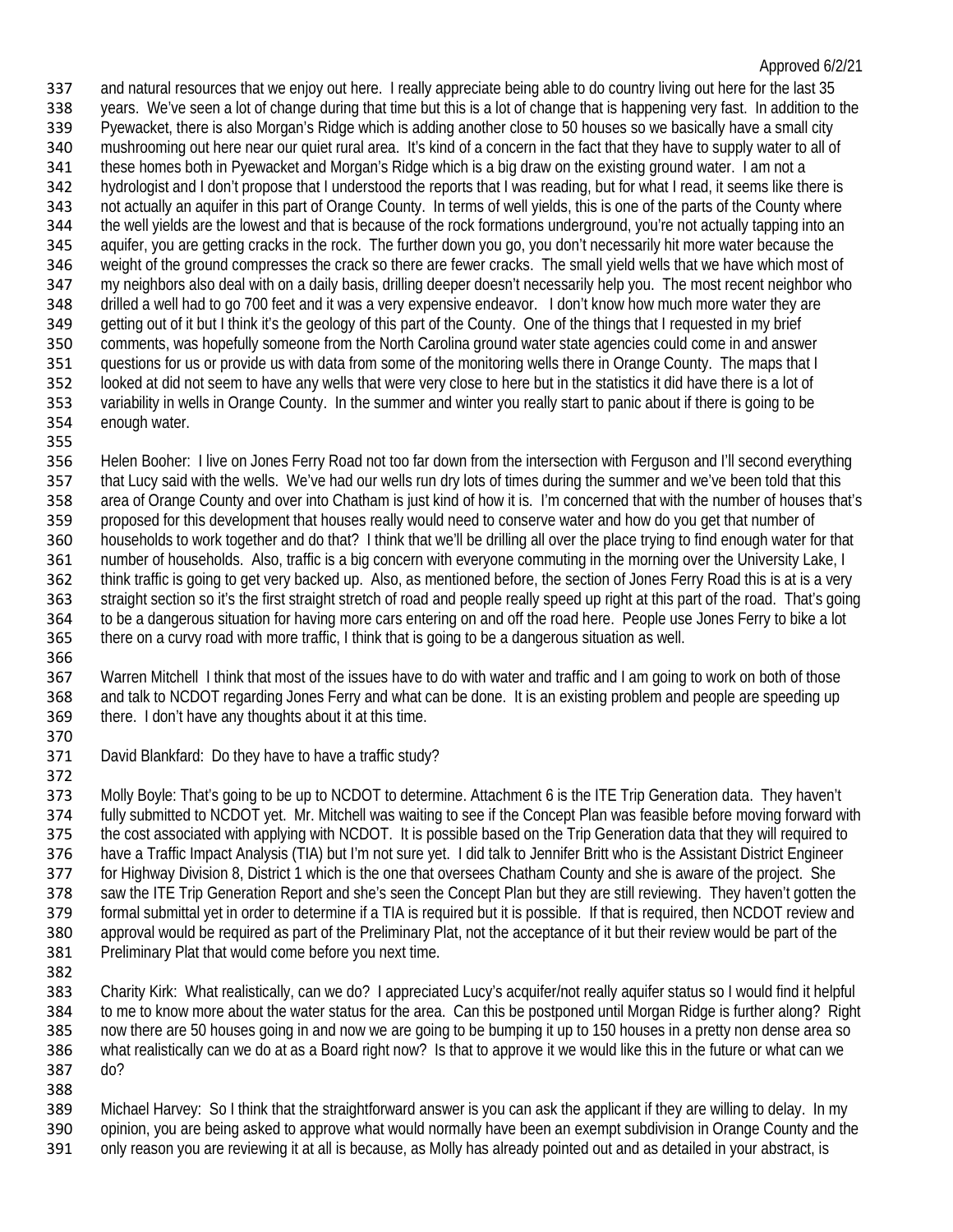because of the public road being proposed. That is the only reason why we are seeing it. I don't say that to diminish your desire to look for more information, I just want to be factual.

- 
- Charity Kirk: But we can squelch it by not approving it.

 Michael Harvey: As Molly pointed out, and it's in your abstract, you have three options. You can approve and what the approval does is it allows the applicant to move forward, the approval of the Concept Plan does not guarantee a 399 Preliminary Plot gets approved, itjust allows the applicant to continue. There are a lot of factors that might impact Mr.<br>400 Mitchell being able to move forward that have nothing to do with Orange County. or Chatham C Mitchell being able to move forward that have nothing to do with Orange County, or Chatham County for that matter. There may be DOT issues or well issues. There are a slew of things that could occur. You could approve this with conditions. Those conditions could range from you want more information from Chatham County on the septic permitting process and their review of the septic locations; you want Mr. Mitchell to provide more detail on water usage and ways that water could be conserved; you can ask for additional traffic impact data prior to the Preliminary Plat so that it will help you<br>405 make a final decision: or your current option is to say that you are not comfortable appro make a final decision; or your current option is to say that you are not comfortable approving it because you think that the impacts outweigh the benefits and there is a vote. I certainly think that the Board has flexibility on one level to impose some reasonable conditions to ask for more data. I think some of the answers are going to be answered as Mr. Mitchell continues through his review in Chatham County, assuredly I think the Department of Transportation is going to weigh in on any necessary traffic improvements and I think that there can be a condition or request for more water usage data as 410 well as if there is any preliminary well testing or drilling that is done to figure out what water flow is in this area. Those are<br>411 vour three options and I think it is conceivable for you to discuss some conditions your three options and I think it is conceivable for you to discuss some conditions with the applicant and either approve, approve with conditions or you can deny. If you do deny then I would ask that you are explicit in your rationale so that Mr. Mitchell has an understanding of what you might need if he chooses to bring this up again after the statutory time has passed to re-propose the development.

 Melissa Poole: Since there are so many new people and we haven't done one of these in a long time, to help understand that this is preliminary concept, this still comes back before us at a later date in more detail. 

 Molly Boyle: Yes, that is correct, this is just the Concept Plan and then the applicant would have to come back and apply for a Preliminary Plat and that is when you will see something that looks more like the plat that you are used to with the metes and bounds and certifications. Also at that point you would have more concrete data and review from NCDOT in 422 terms of the public road, any improvements they might require. You are correct once this is the Concept Plan, assuming<br>423 approved, then Mr. Mitchell would have to apply for a Preliminary Plat and that would go to the approved, then Mr. Mitchell would have to apply for a Preliminary Plat and that would go to the Development Advisory (DAC) again and would then come before you again and then it would go on to the Board of County Commissioners.

 Adam Beeman: I would propose since the water is an issue that the developer take the well off Orange County's property all together and find another location in Chatham. That takes it out of our decision-making. Then all we are doing is deciding on a road.

- Charity Kirk: I would still…Orange County and Chatham is just a line. I would still want to know the well status.
- Adam Beeman: We don't control that, that's the definition; we don't have control of that.
- Charity Kirk: We can still approve or deny the road.

 Adam Beeman: I don't agree with that. But I would like to shift the driveway to the left of the utility pole so it doesn't affect the neighbors and move the well off the Orange County parcel. That is my request from the developer, I don't know if the rest of the Board agrees with me.

- Melissa Poole: I agree with Adam. In the conditions for the Preliminary, I would like to see more information about the shifting that road.
- 

David Blankfard: Will the Orange County residents be able to comment on the Chatham County proposal for

development?

445<br>446 Molly Boyle: I believe anyone within the notification boundary there, in terms of the neighborhood information meetings.

Some of the people in Orange County were captured in that so I would assume so but I'm not 100 percent that if they were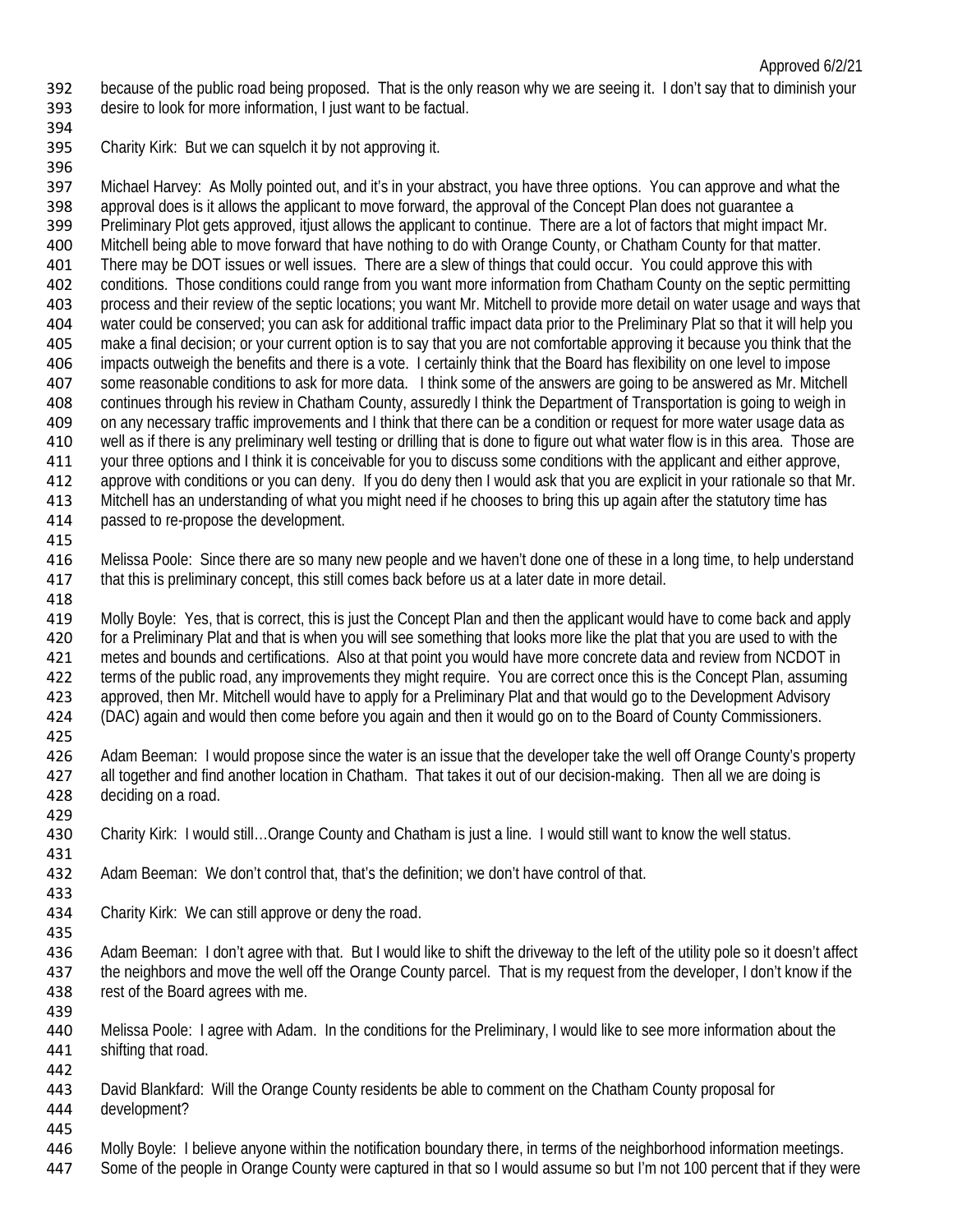in the notification boundary they would be able to speak. I believe their notification radius is 500 feet from the property

which is the statutory requirement. Orange County doubles it and goes to 1,000 feet but at the bare minimum it's 500 feet.

 [staff note, in retrospect, the distance required by statute was stated incorrectly; state statutes do not require notifications for subdivisions as statutes allow subdivisions to be approved administratively (no public notice required). In cases of

zoning changes, state statutes require that abutting property owners receive mailed notification; local regulations can

- contain a larger notification boundary, as Orange County does.]
- 

 Carrie Fletcher: My concern, and I agree with Charity, is that just because technically we call it Orange County and our concern is only with Orange County and we can move the well off Orange County so it's not our problem; we are talking 457 about a development that concerns Orange County and Chatham County and my concern is with the people buying these homes and making sure they have access to water and that the people around them also have access to water and you're not cutting off someone's nose to spite your face just because it's not our jurisdiction and that we would leave these people 460 high and dry. I agree with what Lucy said about how the aquifers are tapped because that is my problem on my property<br>461 is that I am going down among different layers of rock not into an aquifer. I was wondering if t is that I am going down among different layers of rock not into an aquifer. I was wondering if the developer could give us some kind of preliminary water drilling information as was proposed. I would be very concerned about that and I would like to feel more comfortable about not impacting water availability to neighborhoods nearby.

 Charity Kirk: I'm willing to approve it moving forward on the condition that we get more information about the status of the water. I'm willing to potentially have a well in Orange County as long as there's information about the wells in that area and the quality.

 David Blankfard: What I've heard so far is we would like the developer to look at headlight beams for the entrance onto Jones Ferry; a traffic study, and the well, water quality and quantity, for wells in this area.

Whitney Watson: The other thing was water conservation measures for the homes.

 Lamar Proctor: I'm like, I'm on an Orange County Planning Board and I am bringing detriment to Orange County citizens to increase traffic and water use with no benefit to Orange County. I don't understand why I would vote for this. I don't have any incentive to vote for it. I just tell that to Mr. Mitchell, because I appreciate his candor but I want to be candid too. 477 I don't see what Orange County benefits from this.

478<br>479

David Blankfard: Not to put words in your mouth but didn't you say that they would be shopping in Carrboro?

 Lamar Proctor: That's not a direct benefit, that's a potential benefit, some shopping but that comes with detriments. It comes with increased traffic on Jones Ferry; it comes with increased population growth. As Chatham blows up, if Orange doesn't do anything and it's just a wall of Chatham along the line, I don't see how that benefits Orange County in any direct way. Is the property going to be preserved as the rest of the 60 acres? Is there going to be something else, another development with expensive homes that would provide a tax base? Yes, there is potential benefit of going to Carrboro and spending money but once again, that's going to benefit Carrboro, I don't know that's going to benefit Orange County. My constituents are Orange County. I'm trying to look at it holistically but if there is no benefit and Orange County is not 488 getting anything out of it then I don't have any incentive to vote for it.

 Randy Marshall: My only comment is that Orange County is bordered by several different other counties and it is incumbent upon us to be as considerate of developments on the other side of the county line as it is for them to be considerate of Orange County developments so I think this is an implied sharing of responsibility when developments cross county lines. I don't think we need to be particularly selfish in terms of looking out for only Orange County because

 there may be times when we want Chatham County or Durham County or Alamance County to give us some slack and help us approve a development that we would like to have in our County. I am not necessarily in favor of going strictly by what is in it for us. I think you could send it for Chatham to decide as many of the issues we brought up today are issues that Chatham County has to deal with because a lot of those issues are not going to be part of the portion of Orange

- County that being developed.
- 

David Blankfard: I think it benefits Wendell Merritt who is an Orange County resident who going to sell this piece of

property and he gets to keep the rest of his property to do whatever he wants to do with it.